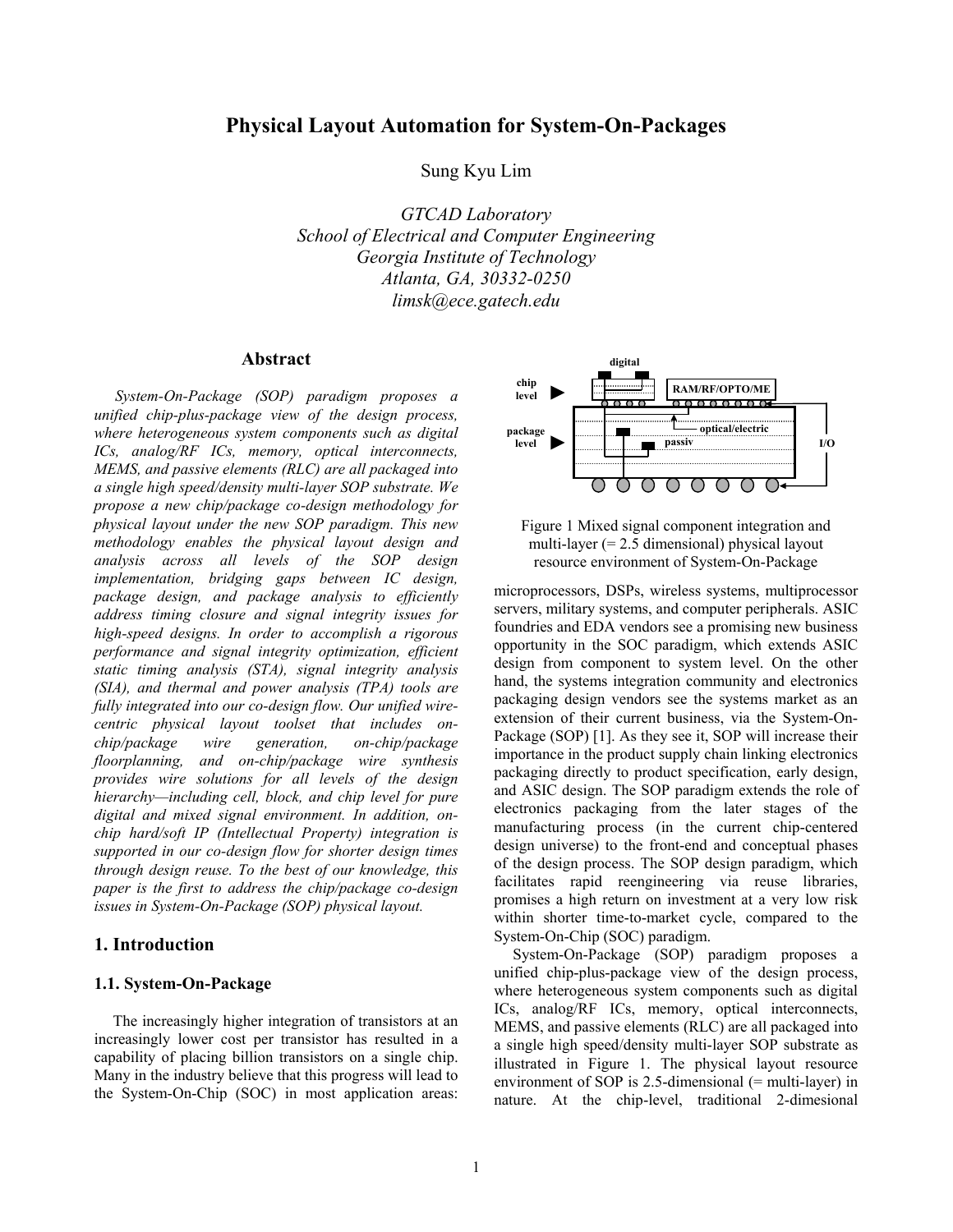placement and 2.5-dimensional routing is applied to digital subsystem. At the package-level, however, both the placement and routing are done in 2.5-dimensional environments since the passive elements are embedded into the multi-layer SOP substrate.

A high performance mixed signal system employs a lot of passive components up to 30 passive components per an IC [2]. Such passive components are used for simultaneous switching noise reduction, cross talk reduction, network matching, and signal integrity [3]. This is largely because of the inability to successfully integrate all of the needed passive components on the same silicon. As a result, the discrete passive components increase overall system complexity, total cost, and thus compromised performance [4]. The complexity of a radio frequency front-end IC is considerably simpler with high Q passive components. Quality and functionality of RF circuits is extremely sensitive to any unforeseen parasitics. On the other hand, decoupling capacitors perform well when they are close to the source of simultaneous switching noise. Hence, performance and cost of high end microprocessor is also benefit from close vicinity capacitors [5], which effectively stabilize supply and ground noise.

## **1.2. Physical Design for SOP vs MCM**

The SOP can be seen as a convergent technology among packaging, PCB and MCM. However, the physical layout structure of the SOP is more general than that of the MCM, PCB or packaging technology taken alone. There are significant similarities as well as differences between MCM and SOP. Both technologies use more than the usual four layers (in IC designs) for routing. Among the differences, SOP can have a number of placement layers unlike the MCM. It has one I/O pin layer at the bottom through which various components can be connected to the external pins. The placement layers contain the IC or embedded passive blocks, which from the point of view of physical design is just a geometrical object with pins. In some cases where these blocks are a collection of cells, the pins may not be assigned and pin assignment needs to be done to determine their exact location. The interval between two placement layers is called the routing interval. The routing interval contains a stack of signal routing layers sandwiched between pin redistribution layers. We also allow routing to be done in the pin redistribution layers.

However, the most important difference pertains to the nets. The nets in MCM have all their pins located in the top layer or the I/O pin (= bottom) layer. SOP nets can have pins in any of the floorplan (= intermediate) layers. Although some of the methodologies used for physical design of MCM can still be applied to the SOP, the unique and distinguishing features for the SOP

necessitates tuned approaches. The number of layers for routing is a very important optimization objective, since the number of layers required may be much more than what is currently being used in the MCMs.

### **1.3. Wire-centric Chip/Package Co-design**

A traditional IC design flow moves from circuit design to package design to board design and then to manufacturing. At each step, designers and engineers try to optimize their segment of the process, unaware of the impact their decisions have on the other steps. Until clock rates headed to the microwave range and package areas plummeted, this worked. But today such an isolationist approach does not reliably and efficiently produce highperformance products. Because of the complexities involved, SOP design engineers need to understand and analyze the influence of the IC and its package on system performance early in the design cycle. To meet this need, we need to co-design the chip and the package, reducing product development times. Designing chip and package concurrently for SOP physical layout can save significant time and money when compared to a traditional isolationist design flow. Product reliability can also be improved when all members of the design team reach across the design flow to consider chip and package for SOP technology.

Implementing nanometer-scale ICs begins and ends with wires. Wires are so dominant that little is known about a design's performance without them. In fact, nanometer design strategies that are not clearly focused on rapid wire creation, optimization, and analysis are destined to fail. A new generation of tools exists to address the problem of design closure for the physical implementation of nanometer designs. These tools consider the wire and interconnect dominance that characterizes the small geometries of nanometer design. The scaling of these geometries is paralleled by an increase in the capacity of the chips, which exceeds the capacity of most design tools.

We propose a new chip/package co-design methodology for physical layout under the new SOP paradigm. This new methodology enables the physical layout design and analysis across all levels of the SOP design implementation, bridging gaps between IC design, package design, and package analysis to efficiently address timing closure and signal integrity issues for high-speed designs. In order to accomplish a rigorous performance and signal integrity optimization, efficient static timing analysis (STA), signal integrity analysis (SIA), and thermal and power analysis (TPA) tools are fully integrated into our co-design flow. Our unified wirecentric physical layout toolset that includes onchip/package wire generation, on-chip/package floorplanning, and on-chip/package wire synthesis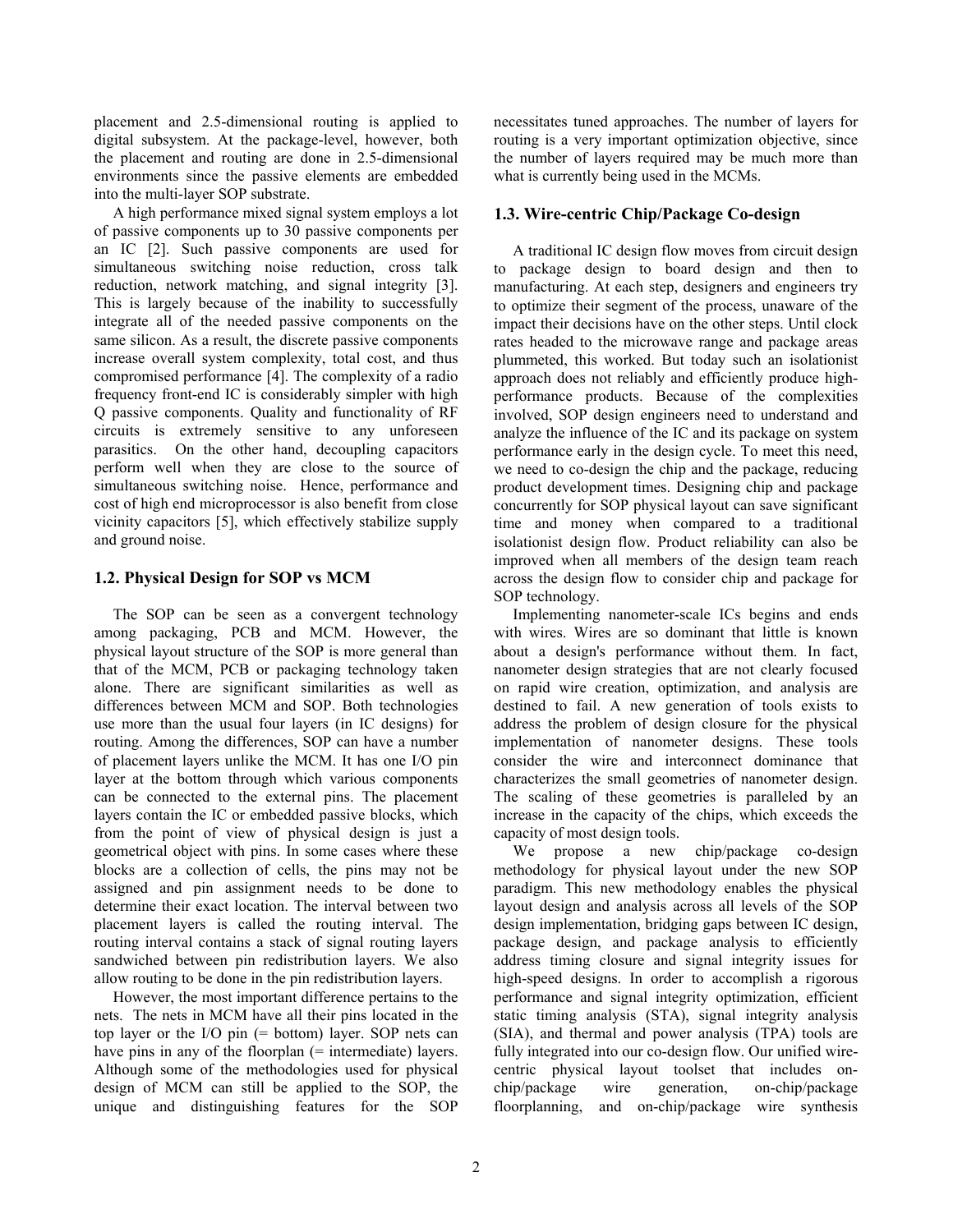

Figure 2 Overview of our wire-centric chip/package co-design flow for System-On-Package physical layout. Hard/soft IP integration is also shown.

provides wire solutions for all levels of the design hierarchy—including cell, block, and chip level for pure digital and mixed signal environment. In addition, onchip hard/soft IP (Intellectual Property) integration is supported in our co-design flow for shorter design times through design reuse.

## **2. Overview of the Co-Design Flow**

 An overview of our wire-centric chip/package codesign flow for SOP physical layout is shown in Figure 2. The digital subsystem is first synthesized together with soft IP to generate place-and-routable gate-level netlist. This netlist along with hard IP is the input to our onpackage wire generation step.

1. *On-package wire generation*: during this step, partitioning is performed to divide the netlist into multiple chips. Under our wire-centric design paradigm, partitioning is seen as the crucial step that defines the local and global wires—intra-partition connections become on-chip wires, whereas inter-partition connections become on-package (or off-chip) wires in this step. The objective is to minimize the amount of wires, the longest path delay, and power consumption

induced by the partitioning under pin, area, and thermal constraints.

 Each chip obtained by the prior package-level partitioning is the input to our front-end chip-level planning that consists of the following three steps.

2. *On-chip wire generation*: the netlist contained in each chip is further divided into multiple blocks for divideand-conquer during this step. Under our wire-centric design paradigm, intra-partition connections become onblock wires, whereas inter-partition connections become on-chip (or off-block) wires in this step. The objective is to minimize the amount of wires, the longest path delay, and power consumption induced by the partitioning under area and thermal constraints.

3. *On-chip floorplanning*: the blocks generated during the prior partitioning and IPs find their locations during this step. The dimension of hard IP blocks is fixed, and the remaining blocks assume a certain set of possible aspect ratios. Thus, the placement of the blocks is of the primary concern during this step. In addition, I/O pin assignment is performed. The main objective during this step is to minimize the area of the final chip, total estimated wirelength, and the longest path delay. The major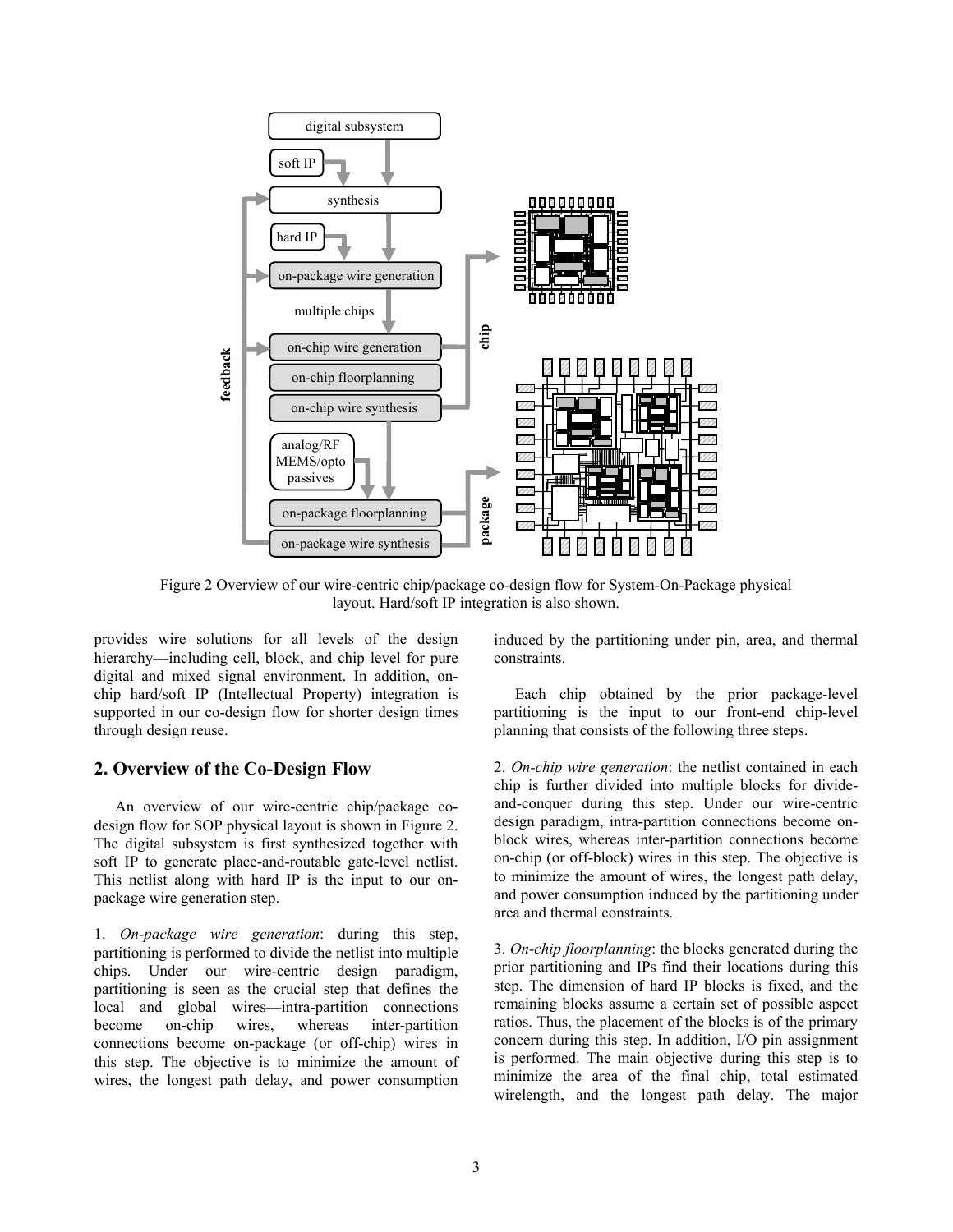constraints to be considered are routability and powerground noise.

4. *On-chip wire synthesis*: pin assignment and global routing are performed during this step. Our goal is to perform global routing and pin assignment<br>simultaneously for more rigorous performance simultaneously for more rigorous optimization in a shorter runtime. In order to model and handle congestion and obstacles efficiently, we model the routing resource with graph. In addition, our graph-based Steiner tree generation is based on the computation of Steiner Arborescence, where the distance between every source-sink path is the shortest. The objective is then to minimize the total wirelength, which has a direct impact on capacitive load for the driver. The major constraints to be considered are congestion and cross-talk noise.

 Note that we do not perform gate placement and detailed routing during our front-end chip-level planning. The purpose is to obtain a quick physical layout prototype of the chips and to use them in our back-end packagelevel planning so that a fast convergence is maintained within our feedback loop between chip-level and package-level planning. When our package-level prototype reaches the desire quality, gate placement and detailed routing are performed for the blocks in the chips.

 The digital ICs obtained during the chip-level planning together with analog/RF ICs, MEMS, Optical interconnect components, and embedded passive elements are the input to our package-level planning that consists of the following two steps.

5. *On-package floorplanning*: I/O pin location and chip/component dimension are already determined. Thus, the placement of these mixed signal components is of the primary concern during this step. The embedded passive elements are placed in the intermediate layers within the SOP substrate while other components are mounted on the surface. The main objective during this step is to minimize the area of the final chip, total estimated wirelength, and the longest path delay measured in a multi-layer environment. The major constraints to be considered are routability and power-ground noise. In addition, some analog ICs and passive elements need to be placed together in order to maintain high Q, and analog and digital ICs will need to be separated apart due to various noise issues.

6. *On-package wire synthesis*: global routing and layer assignment are performed during this step. Unlike the traditional multi-layer routing, pins are possibly located at all intermediate layers in SOP substrate rather than toplayer only since chips now have connections to embedded passives. In addition, these embedded passives are obstacles during routing. Our goal is to perform global

routing and layer assignment simultaneously for more rigorous performance optimization in a shorter runtime. The objective is to minimize the total wiring cost in terms of the number of layers and vias and the longest path delay. The major constraints to be considered are congestion and cross-talk noise.

 Upon the termination of package-level planning, layout information and its measurement on the area, speed, and the power consumption of the package are fed back to our front-end chip-level planner or even to synthesizer. Then the front-end steps use this feedback to improve the last solution through incremental updates. When our package-level prototype reaches the desire quality, we optionally perform various post layout interconnect optimization such as buffer insertion, wire sizing, etc, on our package-level layout during the last iteration of the co-design flow.

## **3. Co-design Flow Components**

### **3.1. On-Chip/Package Wire Generation**

We formally state the definitions of the on-package and on-chip wire generation as follows:

#### *Definition: On-package Wire Generation*

- Instance: (i) a set of gates and IP blocks in a digital subsystem and its netlist, (ii) area and delay information of the cells  $(=$  gates and IP blocks), (iii)  $K$  $(=\# \text{ of chips desired})$ , and (iv) area, pin, and thermal constraints for the chips.
- Question: Is there a partition *P* of cells into *K* chips such that cutsize( $P$ ), delay( $P$ ), and power( $P$ ) are minimized?
- Constraints: the *K* chips satisfy the area, pin, and thermal constraints.

#### *Definition: On-chip Wire Generation*

- Instance: (i) a set of gates and IP blocks in a chip and its netlist, (ii) area and delay information of the cells  $(=$ gates and IP blocks), (iii)  $K = #$  of blocks desired), and (iv) area and thermal constraints for the blocks.
- Question: Is there a partition *P* of cells into *K* blocks such that cutsize( $P$ ), delay( $P$ ), and power( $P$ ) are minimized?
- Constraints: the *K* blocks satisfy the area and thermal constraints.

The delay minimization during partitioning is computationally harder than cutsize optimization since delay optimization involves heavy use of path-based timing analysis, which involves an analysis of the entire netlist even for a small local change in the current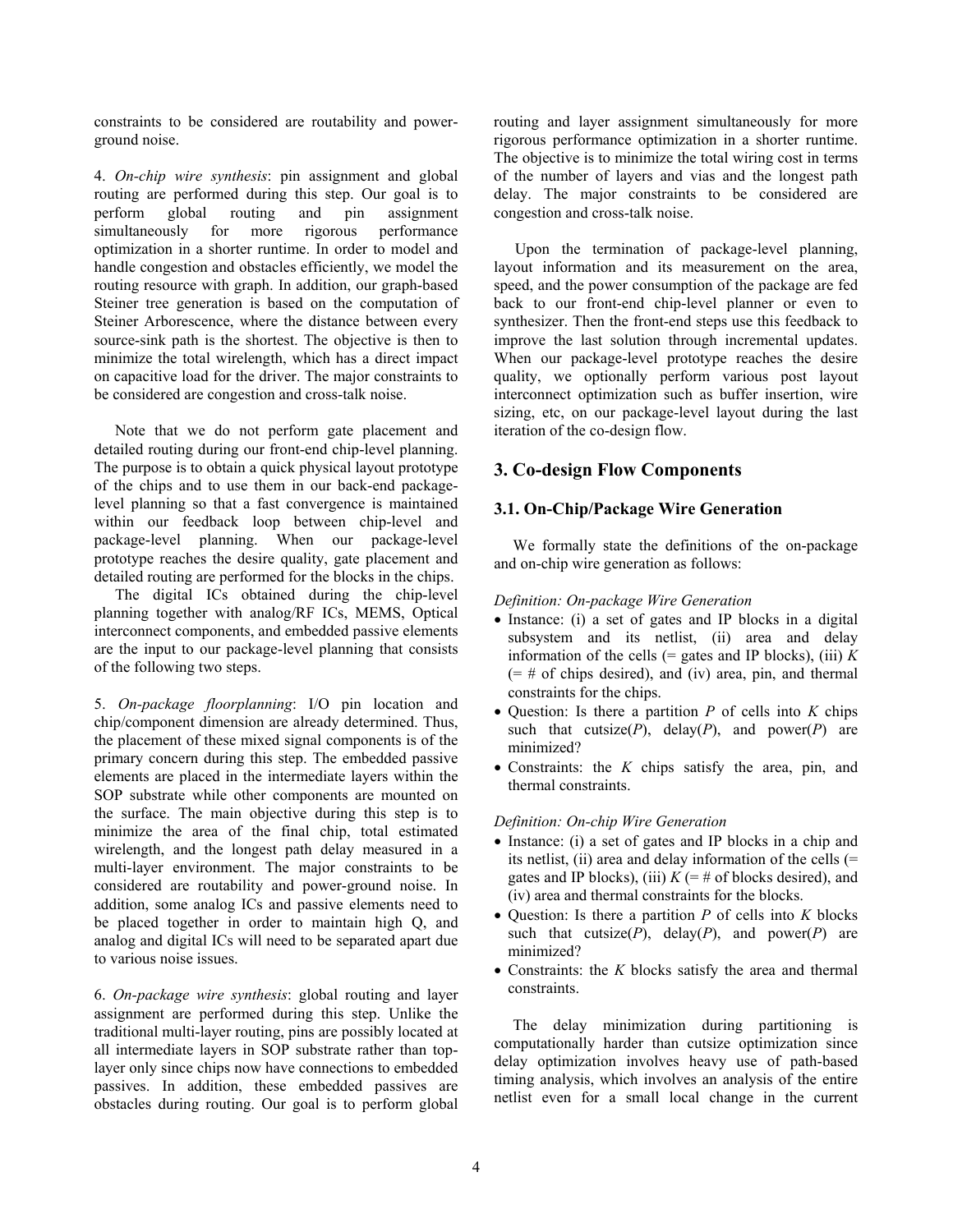solution. On the other hand, cutsize optimization is done efficiently without relying on any global netlist analysis. Thus, an efficient timing analysis engine such as incremental STA (static timing analysis) is inevitable to efficiently adopt local perturbation and give quick feedback to the optimizer. The problem becomes complicated, however, if the given circuit is sequential since feedback loops via latches or flip-flops exist in most of the sequential circuits. A recent advancement in handling loops in sequential circuit timing analysis is proposed [6]. The RTA (Retiming based Timing Analysis) engine [6] not only performs timing analysis to produce timing slack information, but it also predicts the timing given that an optimal retiming is to be applied afterwards. Our research focus is on the extension of the retiming based partitioning is to consider the power consumption and thermal management. If we ignore these issues during partitioning, we might generate blocks or chips that consume more power and thus dissipate more heat than others. These "hot blocks'' or "hot blocks" in turn cause more problems during the subsequent placement steps—the subsequent floorplanning has to prevent these hot blocks from being placed together, which increases the computational burden of the placement.

We note that the power consumption profile of the blocks can be obtained from switching activities of the gates partitioned into them. There are several works proposed in the literatures [7][8] that compute these switching activities from the given gate-level netlist for combinational and sequential circuits. Thus, the power consumed by the blocks during partitioning is the sum of switching activities of the gates partitioned into them. Then our partitioning formulation is as follows: minimize the cusize and delay under the area and switching activity constraints, where the switching activity constraint is in the form of upper bound in switching activity of the blocks. In addition, we distribute some "hot cells'' evenly to the blocks and lock them during the partitioning so that these cells with higher switching activities remain evenly distributed throughout the optimization process. It is challenging to observe the impact of this new thermal constraint introduced to partitioning and prevent the potential negative impact on cutsize and/or delay.

In terms of power minimization, we plan to pay closer attention to nets that are driven by cells with high switching activities. If these nets are cut during the partitioning, the longer length and thus the bigger capacitance of these global wires will cause the driving gates to consume more power. Thus, the switching activity based net-weighting is a simple and useful technique to guide the partitioning process for power optimization. The challenge, however, is that the cutsize or delay might be compromised while the partitioner is giving more attention to power optimization. Therefore, identifying a tradeoff among cutsize, timing slack, and switching activity based objectives is an important issue to be addressed.

## **3.2. On-Chip/Package Floorplanning**

We formally state the definitions of the on-chip and on-package floorplanning as follows:

## *Definition: On-chip Floorplanning*

- Instance: (i) a set of blocks to be placed on a chip and its netlist, (ii) dimension and delay information of the blocks, and (iii) chip aspect ratio (= width/height) and noise constraints.
- Question: Is there a floorplan *F* of the blocks onto a 2 dimensional chip such that  $area(F)$ , wirelength(*F*), and delay(*F*) are minimized?
- Constraints: the chip satisfies the aspect ratio and noise constraints.

### *Definition: On-package Floorplanning*

- Instance: (i) a set of modules  $(=$  digital ICs, analog/RF ICs, memory, MEMS, passive elements, and decoupling capacitances) to be placed onto a multilayer SOP package and its netlist, (ii) dimension, delay, and power consumption information of the modules, and (iii) package aspect ratio  $(=$  width/height) and noise constraints.
- Question: Is there a floorplan F of the modules onto a multi-level SOP package such that area(*F*), wirelength $(F)$ , and delay $(F)$  are minimized?
- Constraints: (i) the ICs, memory, and MEMS are placed on the top layer, and the passive elements and decoupling capacitances in the multi-layer SOP substrate, (ii) the package satisfies the aspect ratio and noise constraints.

We handle the following types of floorplanning constraints [9][10] existing in a high performance mixedsignal SOP design:

- a) signal integrity, where decoupling components are placed near I/Os or ICs: we use *point constraint* to specify/enforce which block needs to make contact with which point  $(x, y, z)$  in multi-later SOP.
- b) power integrity, where digital and analog ICs are placed in different voltage islands: we use *region constraint* to specify/enforce which blocks need to be contained in the given bounding box.
- c) timing convergent, where blocks from a critical path are placed one after the other: we use *abutment constraint* to specify/enforce which blocks need to be placed next to each other.
- d) interposer/interface, where I/O blocks are placed near boundaries of a peripheral pin package: we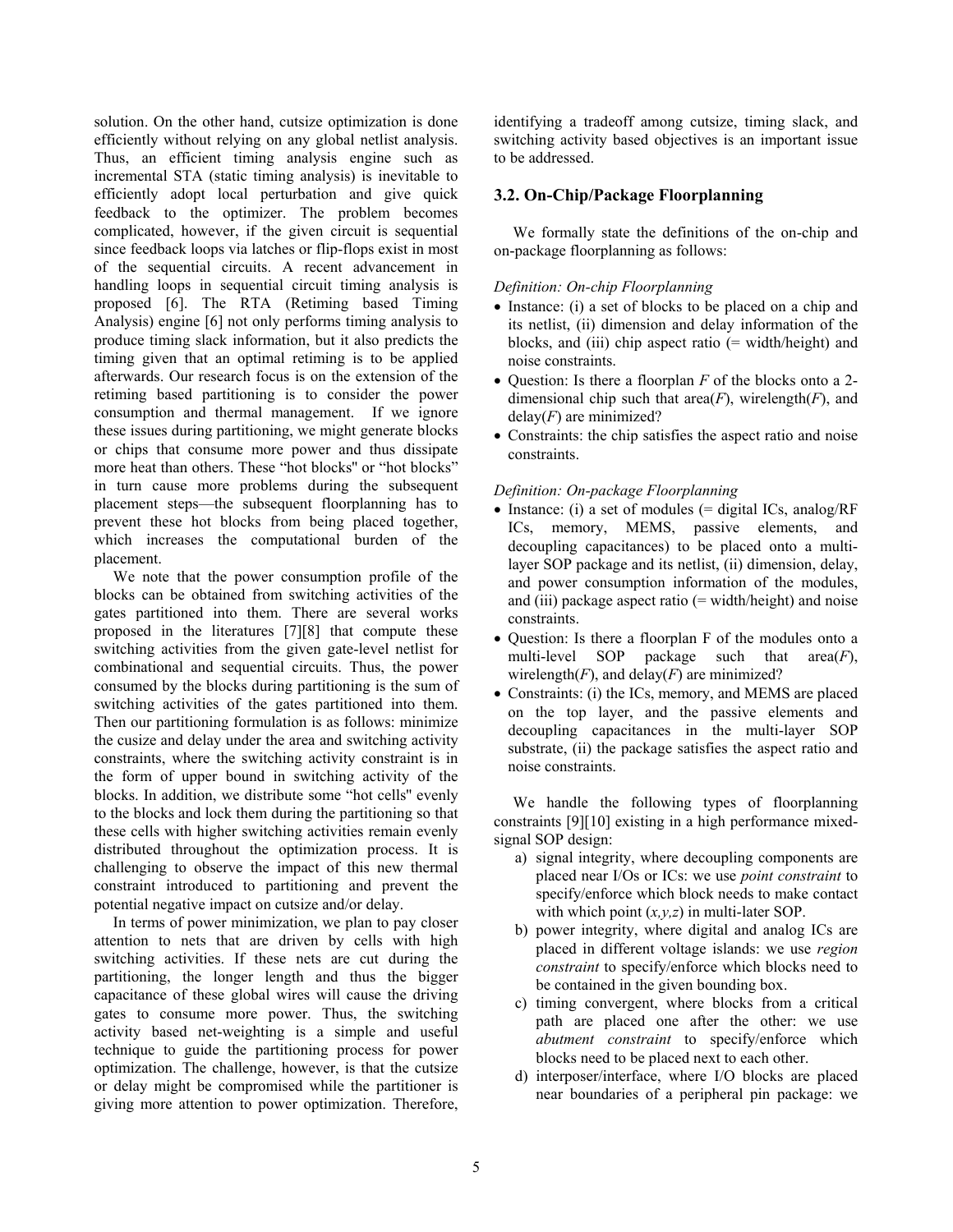use *boundary constraint* to specify/enforce which blocks need to be placed nearby which boundary of the SOP.

e) physical hierarchy, where related functional blocks are placed close together: we use *group constraint* to specify/enforce which blocks need to be placed together.

 We use a penalty cost as a measurement of constraint violation and minimize it during simulated annealing [11]. This approach simplifies the complexity of perturbation and the handling of infeasible floorplan. In addition, it reduces the additional run time required to build and modify graphs for representing constraints.

### **3.3. On-Chip/Package Wire Synthesis**

We formally state the definitions of the on-chip and on-package wire synthesis as follows:

#### *Definition: On-chip Wire Synthesis*

- Instance: (i) a set of blocks and its netlist, (ii) location, dimension and delay information of the blocks.
- Question: Is there an assignment B of the pins to the boundary of the blocks and a routing *R* of the nets onto a 2-dimensional chip such that  $cost(R)$ , delay(R), and noise(*R*) are minimized?
- Constraints: the routing solution satisfies the congestion constraints and avoids obstacles

#### *Definition: On-package Wire Synthesis*

- Instance: (i) a set of modules (= ICs, memory, MEMS, embedded passives) and its netlist, (ii) location, dimension and delay information of the modules.
- Question: Is there a routing R of the nets onto a multilevel SOP package such that  $cost(R)$ , delay(R), and noise(*R*) are minimized?
- Constraints: the routing solution satisfies the congestion constraints and avoids obstacles

We model the placement layer in the SOP as a floor connection graph [12]. The routing layer in the SOP can be modeled either as a uniform or a non uniform gird graph. These two kinds of are connected through via edges. For large SOPs memory will be a concern. An alternative idea for routing layer resource representation is as a collection of net entry/exit points. The routing will be done by area router, which will intuitively result in finer routing assignment, but at the expense of larger runtimes. The use of grid graph facilitates development of simple and efficient algorithms with good runtimes. The advantages of using this model is that algorithms can consider block pin assignment, global routing, via assignments simultaneously.

The purpose of this routing resource model is to be able to handle pin assignment and global routing simultaneously. The components which must be taken into account in the model are the regions through which the nets can be routed and coarse location from where the nets can originate. To this end, we model the blocks in the floorplan as Block Nodes (BN) as illustrated in Figure 3. The nets can cross over to the adjacent routing layers only through the regions in the channel. The channel itself is represented by Channel Nodes (CN). The actual blocks form blockages for the nets, which cannot be routed through them. The nets can switch from floorplan layer to the routing layer only through designated regions which are represented as Layer Switch Nodes (LSN) in the resource graph. The LSN in this case are simply four corners of the blocks. They denote regions rather than points through which nets will traverse to adjacent routing intervals. The routing layers can be represented by a grid graph, each node specifying a region in the layer and edges representing the adjacency between regions. The nodes are called Routing Nodes (RN).



Figure 3. The floorplan and the layer view of the resource graph with node and edge types.

The edges between channel nodes and block nodes are called Pin Assignment Edges (PE). This makes it possible to do pin-assignment while doing global routing. The pin assignment capacity is the maximum number of pins which can be assigned towards a particular channel. The edges between the layer switch node and routing node is defined as Via Edges. The capacity of this edge is the maximum number of nets which can cross between two regions in the two layers. The via edges also exist between two adjacent routing layers (actually layer pairs). Finally, the routing edge capacity is the number of nets which can pass through the routing regions.

In the SOP model the nets can be classified into two categories. The nets which have all their terminals in the same floorplan are called i-nets, while the ones having terminal in different floorplans will be referred to as xnets. The i-nets can be routed in the single routing interval or indeed within the placement layer itself. However, for high performance designs routing such nets in the routing interval immediately above or below the